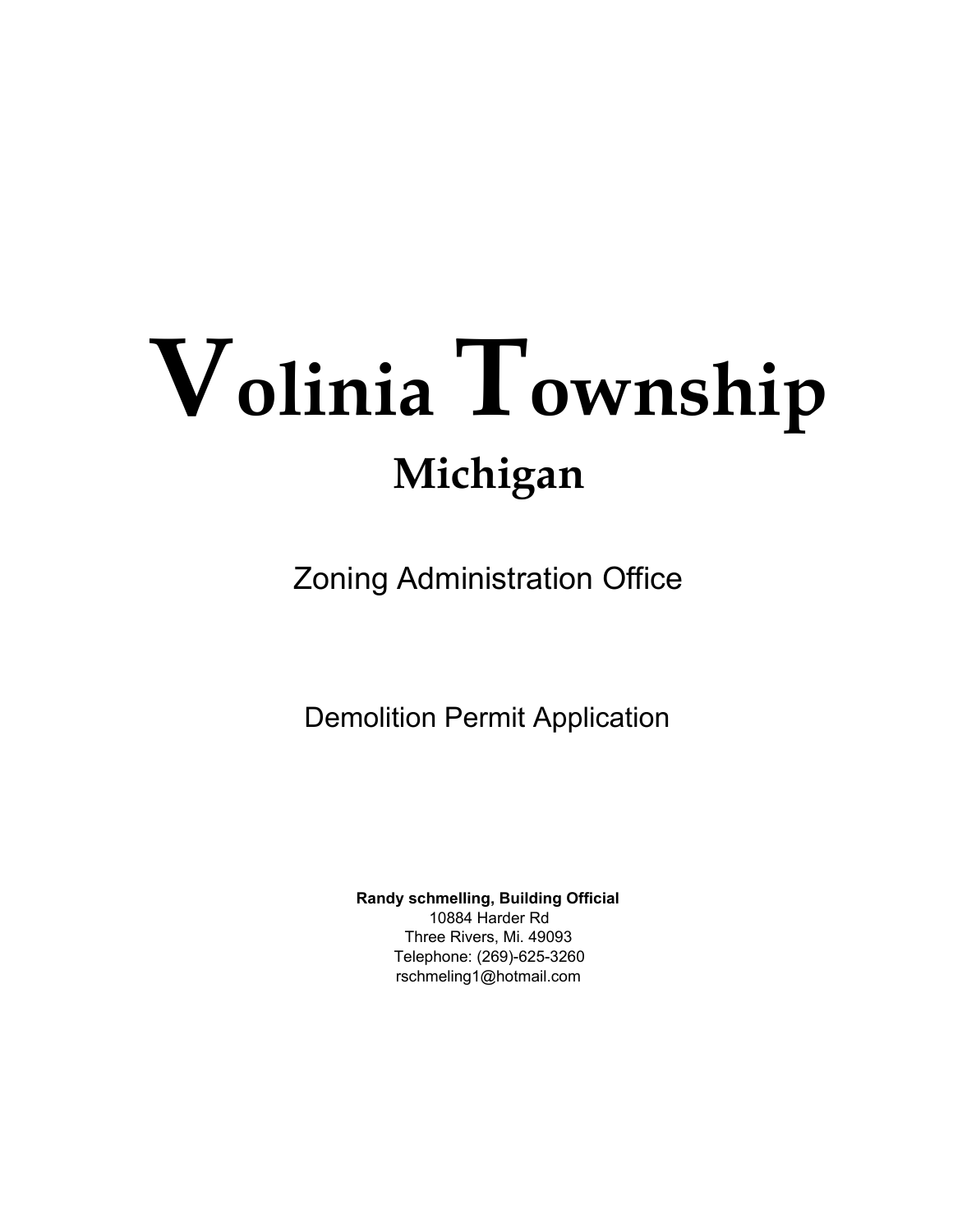# **Volinia Township** Zoning and Building Contact List

The following are the various contacts for your zoning and building needs.

#### ZONING ADMINISTRATOR **BUILDING OFFICIAL**

Fax: 269‐651‐3131 Email: municipalzoning@gmail.com 65656 Burg Road Sturgis, Mi. 49091 Telephone: 269‐651‐3130 Douglas Kuhlman

#### PLUMBING OFFICIAL

Sturgis, Mi. 49091 John Dobberteen Telephone: 269‐651‐4567 Fax: 269‐503‐7354 Email: dobberteeninc@gmail.com Cell: 269‐625‐7648 400 S. Monroe St.

#### MECHANICIAL OFFICIAL

Email: dobberteeninc@gmail.com 400 S. Monroe St. Sturgis, Mi. 49091 Telephone: 269‐651‐4567 Cell: 269‐625‐7648 Fax: 269‐503‐7354 John Dobberteen

#### HEALTH DEPARTMENT

Van Buren‐Cass District 201 M‐62 North Cassopolis, Mi. 49031 Telephone: 269‐445‐5280 Fax: 269‐445‐5278

Email: rschmeling1@hotmail.com 10884 Harder Rd Three Rivers, Mi. 49093 Telephne: 269‐625‐3260 Randy Schmeling

#### ELECTRICIAL OFFICIAL

Telephone: 269‐312‐3300 Email: smithm26@michigan.gov Mark Smith

#### ASSESSOR/LAND DIVISION OFFICER

Shalice Northrop 51951 M‐40 N Marcellus, Mi. 49067 Telephone: 269‐646‐8020

#### TOWNSHIP CONTACT

Volinia Township 50357 Decatur Rd Decatur, Mi. 49045 Telephone: 269‐423‐8985 gwenn.t.johnson@gmail.com